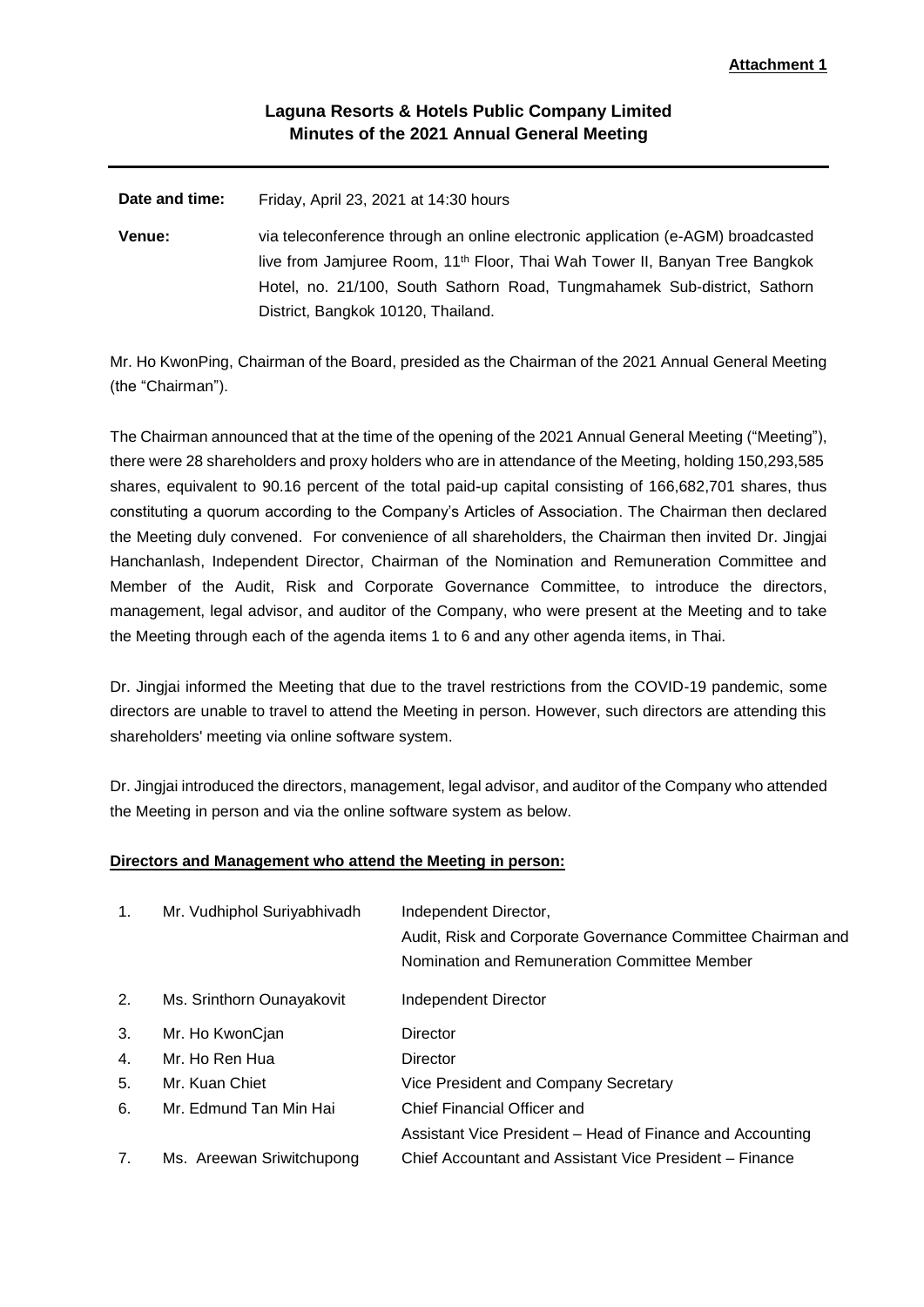## **Directors who attend the Meeting via the online software system**

| 1 <sub>1</sub> | Mr. Thongchai Ananthothai | Independent Director,                                     |
|----------------|---------------------------|-----------------------------------------------------------|
|                |                           | Audit, Risk and Corporate Governance Committee Member and |
|                |                           | Nomination and Remuneration Committee Member              |
| 2.             | Mr. Ariel P Vera          | Independent Director                                      |
| 3.             | Mr. Eddy See Hock Lye     | Director                                                  |
| 4.             | Ms. Ho Ren Yung           | Non-Executive Director                                    |
| 5.             | Mr. Shankar Chandran      | Director and Managing Director                            |
| 6.             | Mr. Stuart David Reading  | Director                                                  |

The Company has 12 directors, and all 12 directors attended the Meeting, representing 100 percent of the total number of directors.

## **Legal Advisor**

Mr. Theppachol Kosol and his team from Baker & Mckenzie Ltd., the Company's legal advisor.

## **Auditor**

Ms. Rossaporn Decharkom from EY Office Limited, the Company's auditor.

Before taking the Meeting through each agenda item, Dr. Jingjai invited the Company Secretary to advise all shareholders on the voting procedure for this Meeting via the online software system.

Ms. Ratinan Wongwatcharanan, a representative of the Company Secretary, informed all shareholders of the voting procedure for the Meeting as follows:

- 1. With regard to voting at the shareholders' meeting, section 102 and section 33 of the Public Company Act B.E. 2535 stipulates that shareholders shall have votes equal to the number of shares held by each of them, which means one share is entitled to one vote.
- 2. Shareholders and proxy holders who have been authorized to vote during the Meeting, please vote for the relevant agenda item. For the shareholders who wish to vote "Disapprove" or "Abstain", kindly (1) click the Graph icon, then select the relevant agenda or (2) click the meeting status bar and click either "Disapprove" or "Abstain" in the voting program. However, for Custodian, please state the number of your votes under each of the selected choices.
- 3. Proxy holders with the votes casted by their shareholders as specified in the proxy forms submitted to the Company prior to the commencement of the Meeting do not have to vote during the Meeting. Such votes have already been collected and counted by the Company as indicated in the proxy forms.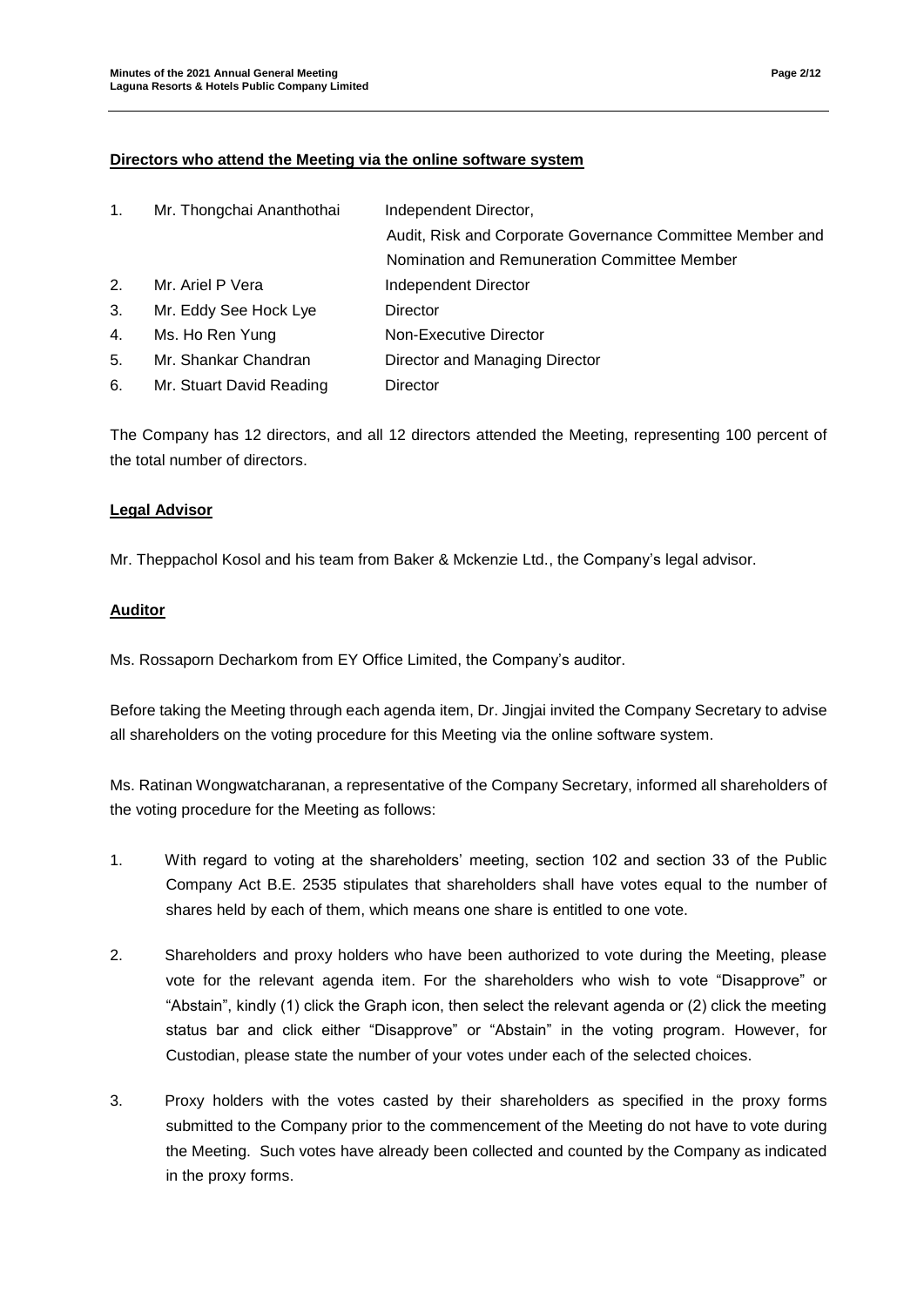- 4. In addition, all shareholders and proxy holders (except in the case of foreign investors appointing a custodian in Thailand to keep and safeguard their shares) cannot split the number of votes. All votes must be casted as "approve", "disapprove" or "abstain" in each agenda item.
- 5. The custodians appointed by foreign investors may cast all the votes or split the number of votes as "approve", "disapprove" or "abstain" in each agenda item.
- 6. With regards to voting for all agenda items, in the case that there is no shareholder and proxy holder who casts their vote as "disapprove" or "abstain", the vote shall be considered as "approve" of the proposal.
- 7. For the counting of votes, the Company will deduct the number of voting with a vote of "disapprove" and "abstain" from the total number of votes of shareholders attending the Meeting in each agenda item. The remaining votes shall be considered as "approve".
- 8. According to the Company's Articles of Association, Article 32, a resolution of the shareholders' meeting shall be resolved as follows:
	- 1) In an ordinary event in respect of the agenda items 1, 2, 3, 4.1 and 5 of the notice calling for this shareholders' meeting, the majority vote of the shareholders who attend the Meeting and cast their votes. In case of an equality of votes, the Chairman of the Meeting shall have an additional vote as a casting vote.
	- 2) In the case of the consideration and approval of remuneration for the directors in respect of the agenda item 4.2, the two-thirds of the votes of the shareholders who attend the Meeting and are eligible to vote.
- 9. The total number of votes of the shareholders casted for each agenda item may not be equivalent, as there are shareholders and proxy holder logging in and/or logging out of the online meeting room from time to time. Therefore, the number of persons attending the Meeting via the online software system in each agenda item may change.
- 10. After the presentation of each agenda item, the Chairman shall give the shareholders and proxy holders an opportunity to ask questions and render their opinions concerning such agenda items as the Chairman deems appropriate.
	- 1) The shareholder and proxy holder who wishes to ask question, please click the "raise hand button" on the computer monitor when the Chairman gives the opportunity to ask questions. Once it is your turn, the Company will send a microphone in the system to you and your microphone icon will turn to green. When the Chairman allows to ask the questions, kindly declare your name and surname before asking question or rendering an opinion.
	- 2) If the raise hand button is clicked before shareholders and proxy holders are allowed to ask questions, it will be cancelled by the officers.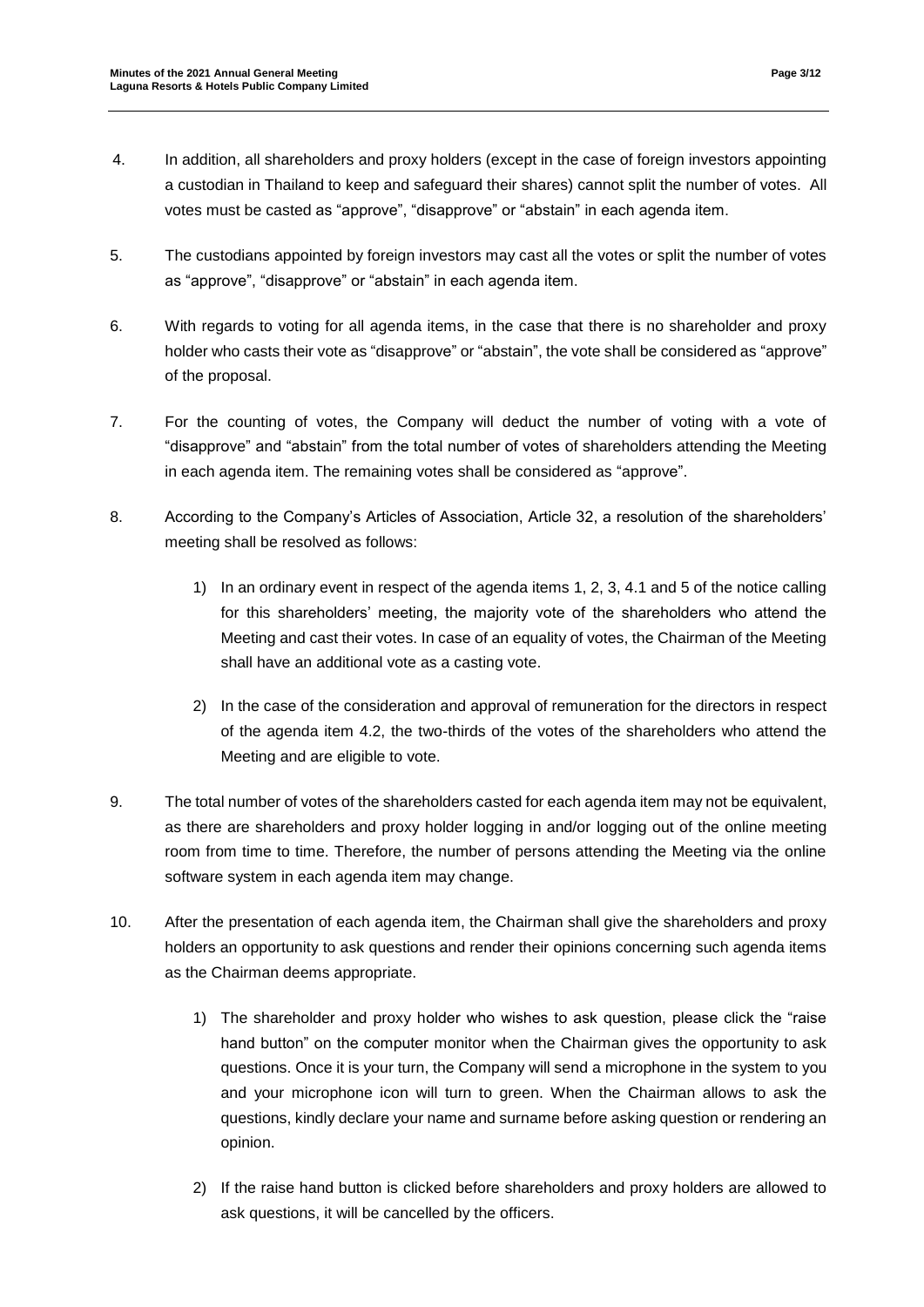- 
- 3) In the case that a shareholder or proxy holder has questions or opinions not relevant to the agenda item under discussion, such questions should be asked or such opinions rendered under the agenda item arranged for other businesses at the end of the Meeting.

Dr. Jingjai proceeded with the Meeting by proposing to the Meeting each of the agenda items as detailed below:

## **1. To certify the minutes of the 2020 Annual General Meeting**

Dr. Jingjai requested the Meeting to review the minutes of the 2020 Annual General Meeting, a copy of which was sent to all shareholders together with the notice calling for the Meeting. Dr. Jingjai also informed the Meeting that the Board had recommended the minutes of the 2020 Annual General Meeting be certified by the shareholders.

Dr. Jingjai opened the floor for shareholders to raise questions. There were no questions.

**Resolution:** The Meeting certified the minutes of the 2020 Annual General Meeting by a unanimous vote of the shareholders and proxy holders who attended the Meeting and casted their votes, with details as shown in the following vote counting summary:

| <b>Number of Votes*</b><br><b>Voting Results</b> |                                         |             |          |
|--------------------------------------------------|-----------------------------------------|-------------|----------|
|                                                  | Approved                                | 150,342,085 | 100.00%  |
|                                                  | Disapproved                             | -None-      | $0.00\%$ |
|                                                  | Void                                    | -None-      | 0.00%    |
|                                                  | Total no. of votes cast by shareholders | 150,342,085 | 100.00%  |

|                                                                 | Abstained | -None-      |
|-----------------------------------------------------------------|-----------|-------------|
| Total no. of votes of the shareholders who are eligible to vote |           | 150,342,085 |

**Note:** \* The Company's Articles of Association states that a resolution of the shareholders' meeting in an ordinary matter requires a majority of the votes of the shareholders who are present and cast their votes.

# **2. To acknowledge the Company's 2020 business operations report and to approve the Company's audited financial statements for the year ended December 31, 2020 with the auditor's report thereon**

In the interest of expediting the Meeting Dr. Jingjai invited Ms. Areewan Sriwitchupong, Chief Accountant & Assistant Vice President – Finance, to report the business operations and the financial report of the Company for the year 2020 to the Meeting in Thai.

Ms. Areewan reported to the Meeting as follows: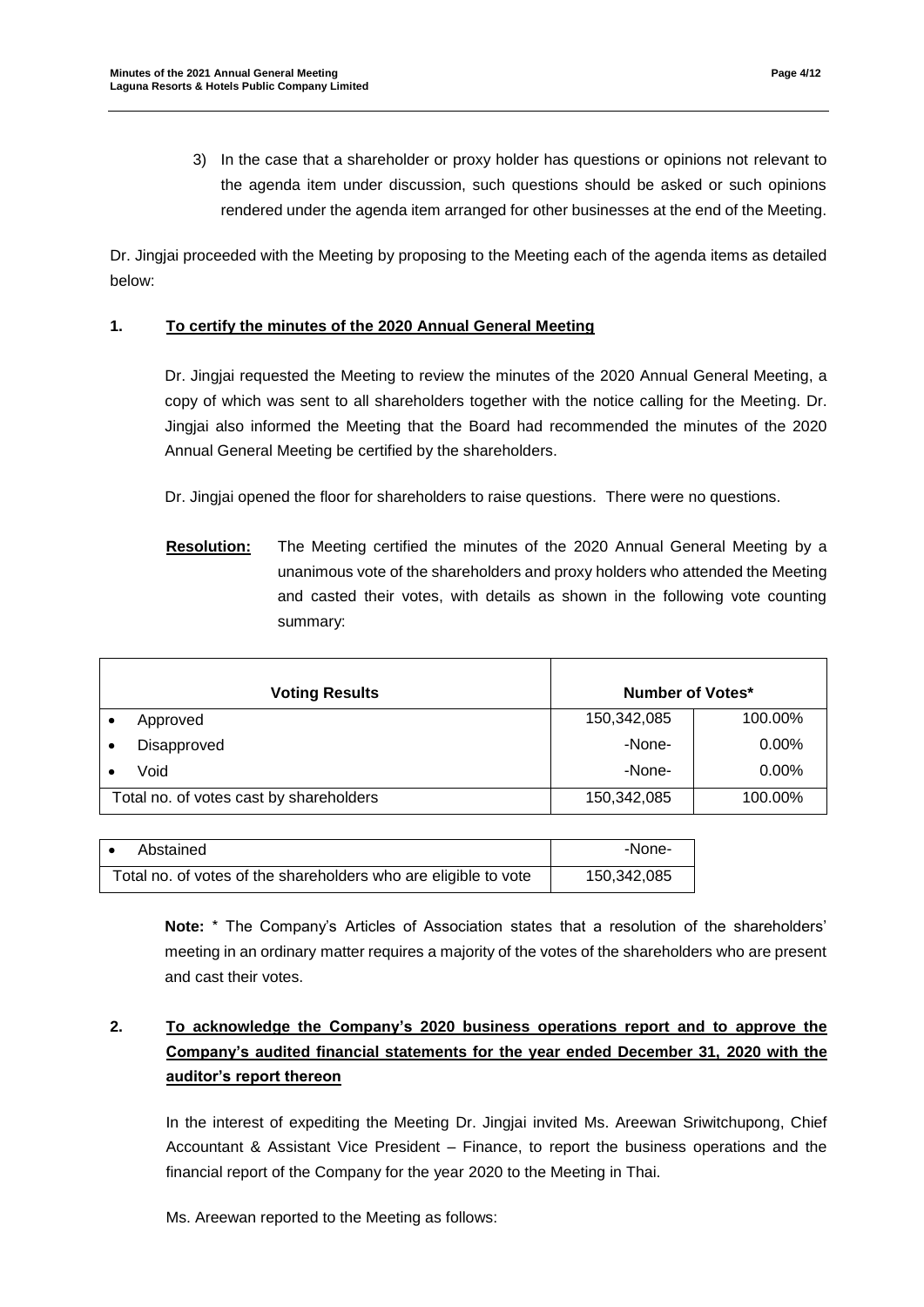## **The Company's 2020 Business Operations**

#### Overview in 2020

LRH achieved an EBITDA before exceptional items of Baht 404 million in 2020 vs. Baht 1,084 million in 2019 .The results can be broadly attributed to the significant impact on the hotel and property sales businesses brought upon by the Covid-19 pandemic and the subsequent closure of the hotels as ordered by the Phuket Provincial Office to help stopping the spread of the COVID-19 virus.

All-in-all, the Group made a loss of THB 947 million after exceptional items in 2020 as compared to a profit of THB 364 million in 2019.

Our 2020 top priorities were as follows:

- Safety of the customers and employees
- Cash Preservation
- Driving Topline Through Domestic Business
- Associates' wellbeing and engagement

## **Hotel Operations**

For the occupancy rates of Banyan Tree Phuket, Angsana Laguna Phuket, Cassia and Banyan Tree Bangkok, low occupancy rates coupled with lower average room rate due to domestic business resulted in the decrease in 2020 Revpar as compared to previous year.

## **Property Development Operations**

Property sales were no doubt adversely impacted by the lack of foreign tourists, but our sales network in China which was established even before the Covid-19 helped to drive a number of off-plan sales.

The company had plan to drive sales by focusing on:

- Key markets (such as Thai, China, India andRussia) through online / offline sales activities
- Offer comprehensive range of properties to suit all budget levels
- Promotional campaigns (e.g. long-term payment plans with competitive interest rate, complimentary hotel night)

Revenue recognition of Baht 1,488 million and gross profit of Baht 710 million baht or 45% of revenue income in 2020.

Property Sales Backlog in terms of sales value, at the end of 2020 was Baht 2,473 million which are expected to be recognised over 2021 and 2022 and beyond as construction is completed. The Company is expected to collect approximately 1,000 MB, barring any cancelations, in cash in 2021.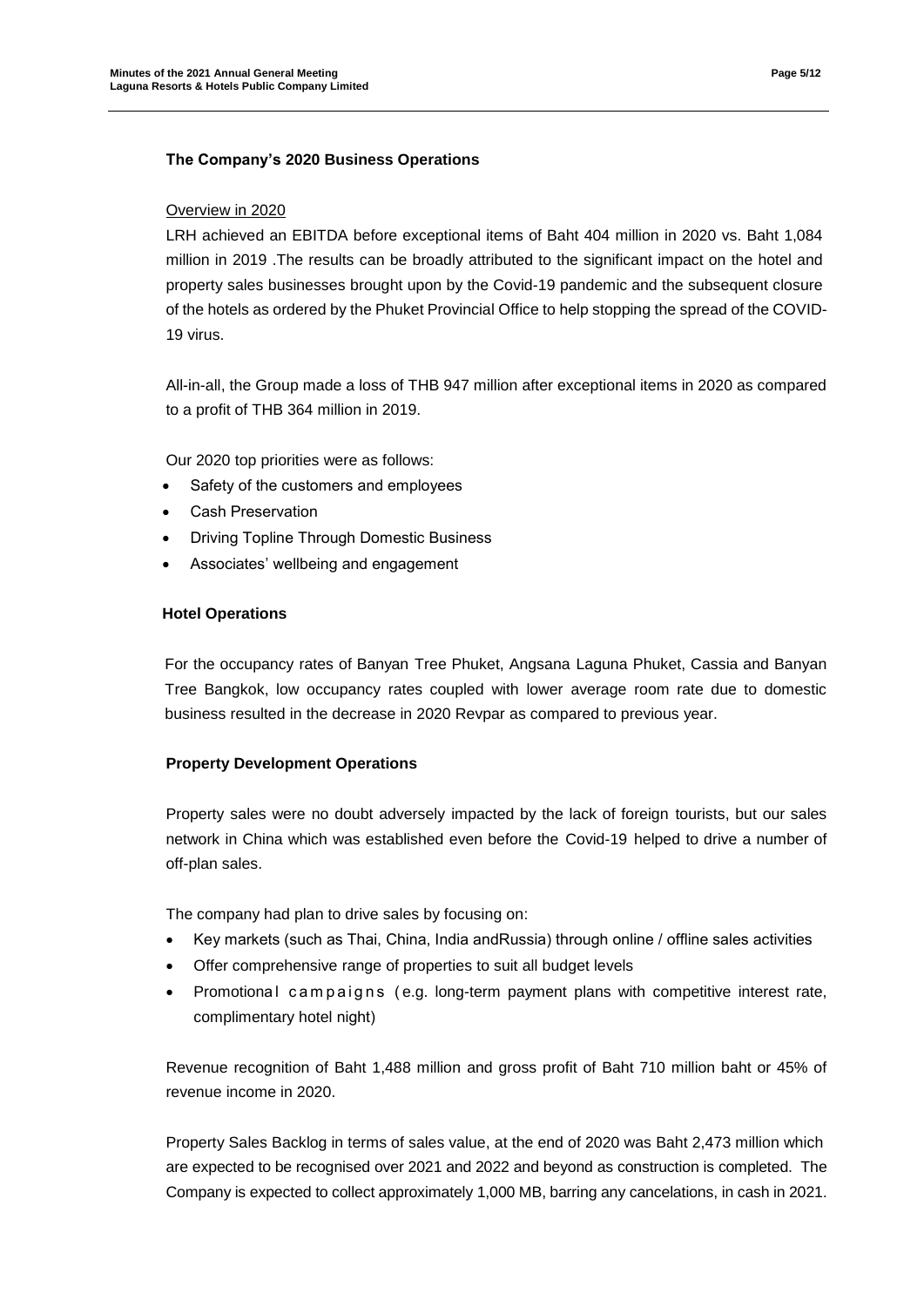Details of business operations can be found in the Company's Annual Report for the year 2020 which was sent to all shareholders together with the notice calling for the Meeting. The business operations report is for acknowledgment; therefore, voting is not required.

Ms. Areewan then reported the financial performance of the Company for the year 2020 to the Meeting.

Ms. Areewan provided the Meeting with an overview of the financial performance as reflected in the Company's audited financial statements as of December 31, 2020, in which the auditor had expressed a clean opinion, including an overview of the Group's revenue, expenses, and profit analysis.

Ms. Areewan further informed the Meeting on the update status on the Anti-Corruption that Corporate Governance Policy has been established to benefit the Company's business to have good long-term performance and create value for sustainable business growth. The Anti-Corruption Policy is embedded as part of the Company's Good Corporate Governance Policy.

Ms. Areewan further informed the Meeting that the Company's audited financial statements for the year ended December 31, 2020 had been reviewed by the Audit, Risk and Corporate Governance Committee, the Board of Directors, and audited by a certified public accountant. Ms. Areewan referred the Meeting to the "Financial Statements" section of the Annual Report which had been sent to all shareholders, together with the notice calling for the Meeting, and advised that the Board of Directors had recommended that the financial statements be proposed for shareholders' approval at this Meeting.

Dr. Jingjai opened the floor for shareholders to raise questions. There were no questions.

**Resolution:** The Meeting acknowledged the Company's 2020 business operations report and approved the Company's audited financial statements for the year ended December 31, 2020 with the auditor's report thereon by a unanimous vote of the shareholders and proxy holders who attended the Meeting and cast their votes, with details as shown in the following vote counting summary:

| <b>Voting Results</b>                   | <b>Number of Votes*</b> |          |
|-----------------------------------------|-------------------------|----------|
| Approved                                | 150,342,085             | 100.00%  |
| Disapproved                             | -None-                  | $0.00\%$ |
| Void                                    | -None-                  | $0.00\%$ |
| Total no. of votes cast by shareholders | 150,342,085             | 100.00%  |

| Abstained                                                       | -None-      |
|-----------------------------------------------------------------|-------------|
| Total no. of votes of the shareholders who are eligible to vote | 150,342,085 |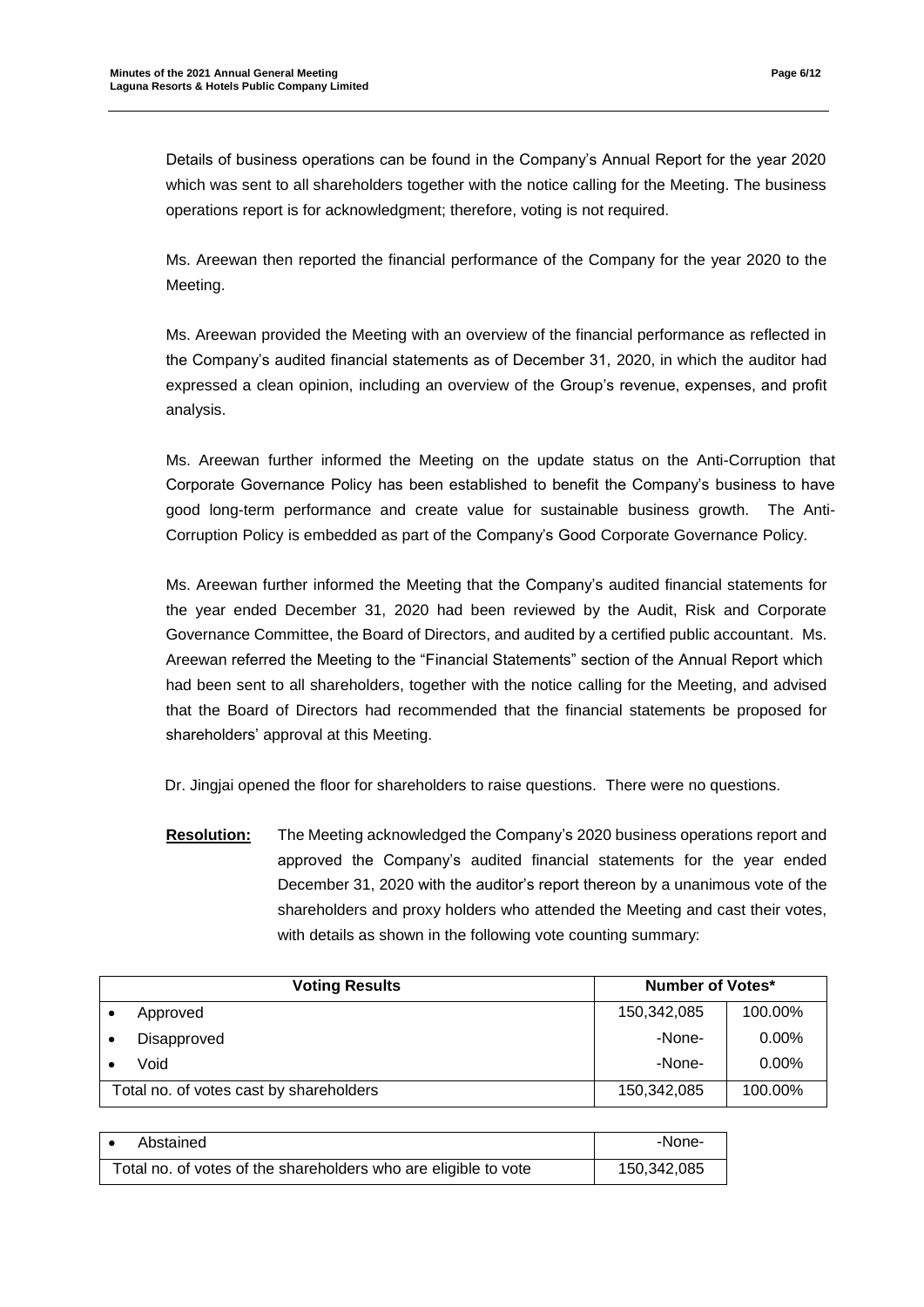**Note:** \* The Company's Articles of Association states that a resolution of the shareholders' meeting in an ordinary matter requires a majority of the votes of the shareholders who are present and cast their votes.

## **3. To approve the proposal not to pay the dividend**

Dr. Jingjai reported to the Meeting that on February 24, 2021 the Board of Directors' Meeting No. 1/2021 agreed to propose to this Meeting to approve that no dividend is to be paid for the year ended 31 December 2020 due to the substantial loss of the Company and also to help the Company conserve cash in times of uncertainty.

Dr. Jingjai opened the floor for shareholders to raise questions. There were no questions.

**Resolution**: The Meeting approved the proposal not to pay the dividend for the year ended December 31, 2020 by a unanimous vote of the shareholders and proxy holders who attended the Meeting and cast their votes, with details as shown in the following vote counting summary:

| <b>Voting Results</b> |                                         | <b>Number of Votes*</b> |                   |
|-----------------------|-----------------------------------------|-------------------------|-------------------|
|                       | Approved                                | 150,342,085             | 100.00%           |
|                       | Disapproved<br>Void                     | -None-<br>-None-        | $0.00\%$<br>0.00% |
|                       | Total no. of votes cast by shareholders | 150,342,085             | 100.00%           |

|                                                                 | Abstained | -None-      |
|-----------------------------------------------------------------|-----------|-------------|
| Total no. of votes of the shareholders who are eligible to vote |           | 150.342.085 |

**Note**: \* The Company's Articles of Association states that a resolution of the shareholders' meeting in an ordinary matter requires a majority of the votes of the shareholders who are present and cast their votes.

#### **4. To approve matters relating to directorship of the Company**

#### **4.1 The election of directors to succeed those who will be retiring on completion of their terms**

Dr. Jingjai explained that Article 13 of the Company's Articles of Association stipulated that in voting to elect directors, the votes shall be non-cumulative and the shares of each shareholder shall be counted as one vote for every one share, and that Article 14 of the Company's Articles of Association stipulated that at each Annual General Meeting, one-third of the directors shall retire from office. Retiring directors would be eligible for re-election. The following 4 directors were due to retire at the Meeting.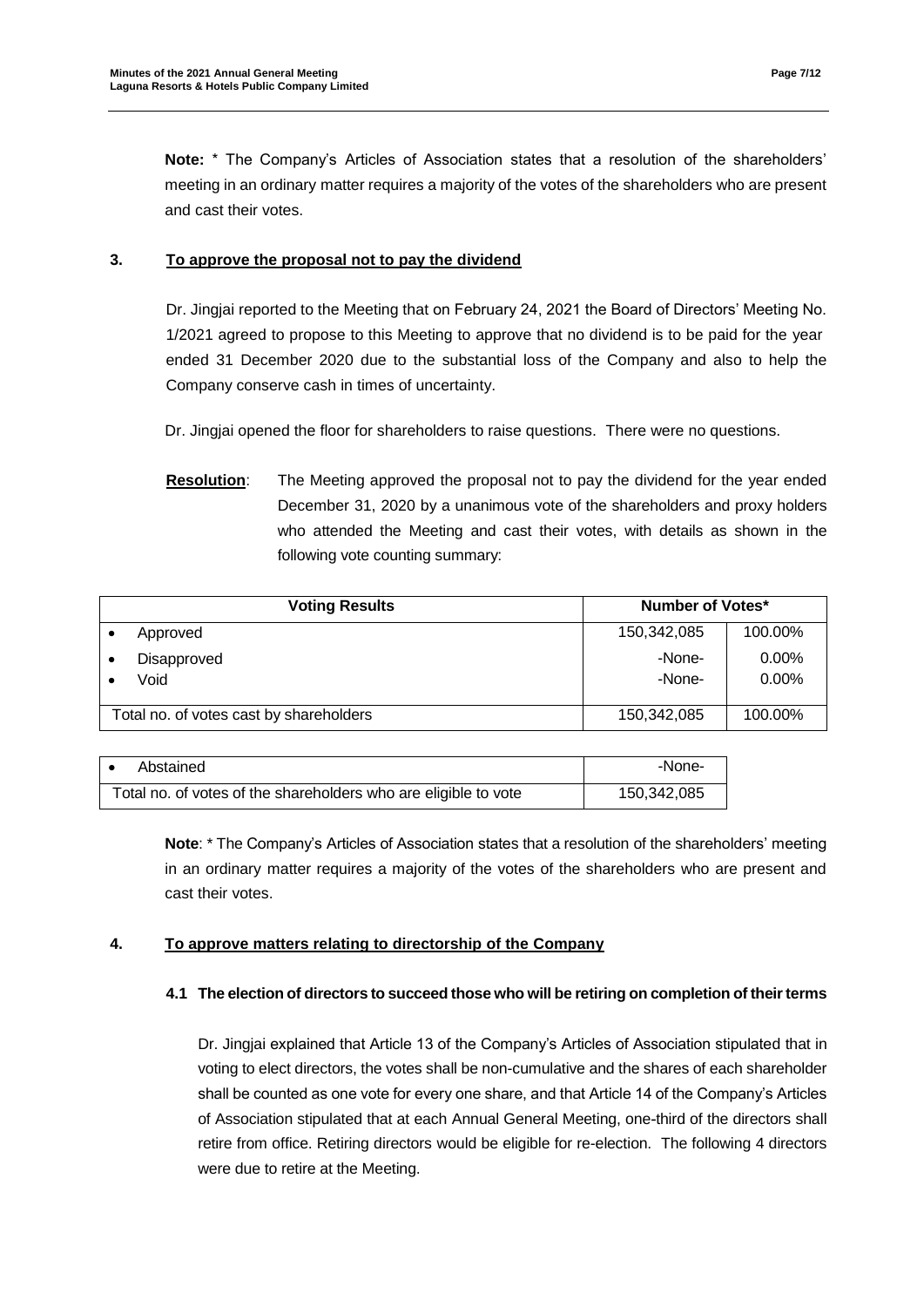|     | Mr. Ho KwonPing           | Chairman of the Board and Chief Executive Officer |
|-----|---------------------------|---------------------------------------------------|
| (2) | Mr. Thongchai Ananthothai | Independent Director, Audit, Risk and Corporate   |
|     |                           | Governance Committee Member, and Nomination       |
|     |                           | and Remuneration Committee Member                 |
| 3)  | Ms. Srinthorn Ounayakovit | Independent Director                              |
|     | Mr. Ariel P Vera          | Independent Director                              |

The profiles of the 4 retiring directors were shown in Attachment 3 of the notice calling for the Meeting.

Dr. Jingjai informed the Meeting that in view of the professional qualifications, knowledge and experiences of the retiring directors, the Board of Directors, excluding the interested director, agreed to propose to the Meeting to re-elect all 4 retiring directors for another term of directorships as recommended by the Nomination and Remuneration Committee.

Dr. Jingjai opened the floor for shareholders to raise questions. There were no questions.

**Resolution:** The Meeting approved the re-election of all 4 retiring directors, namely Mr. Ho KwonPing, Mr. Thongchai Ananthothai, Ms. Srinthorn Ounayakovit, and Mr. Ariel P Vera for another term of directorships by a unanimous vote of the shareholders and proxy holders who attended the Meeting and cast their votes, with details as shown in the following vote counting summary.

#### **1) Mr. Ho KwonPing**

| <b>Voting Results</b> |                                         | Number of Votes* |          |
|-----------------------|-----------------------------------------|------------------|----------|
|                       | Approved                                | 150,342,085      | 100.00%  |
|                       | Disapproved                             | -None-           | $0.00\%$ |
|                       | Void                                    | -None-           | $0.00\%$ |
|                       | Total no. of votes cast by shareholders | 150,342,085      | 100.00%  |

| Abstained                                                       | -None-      |
|-----------------------------------------------------------------|-------------|
| Total no. of votes of the shareholders who are eligible to vote | 150,342,085 |

#### **2) Mr. Thongchai Ananthothai**

| <b>Voting Results</b> |                                         | <b>Number of Votes*</b> |          |
|-----------------------|-----------------------------------------|-------------------------|----------|
|                       | Approved                                | 150,342,085             | 100.00%  |
|                       | Disapproved                             | -None-                  | $0.00\%$ |
|                       | Void                                    | -None-                  | $0.00\%$ |
|                       | Total no. of votes cast by shareholders | 150,342,085             | 100.00%  |

| Abstained                                                       | -None-      |
|-----------------------------------------------------------------|-------------|
| Total no. of votes of the shareholders who are eligible to vote | 150,342,085 |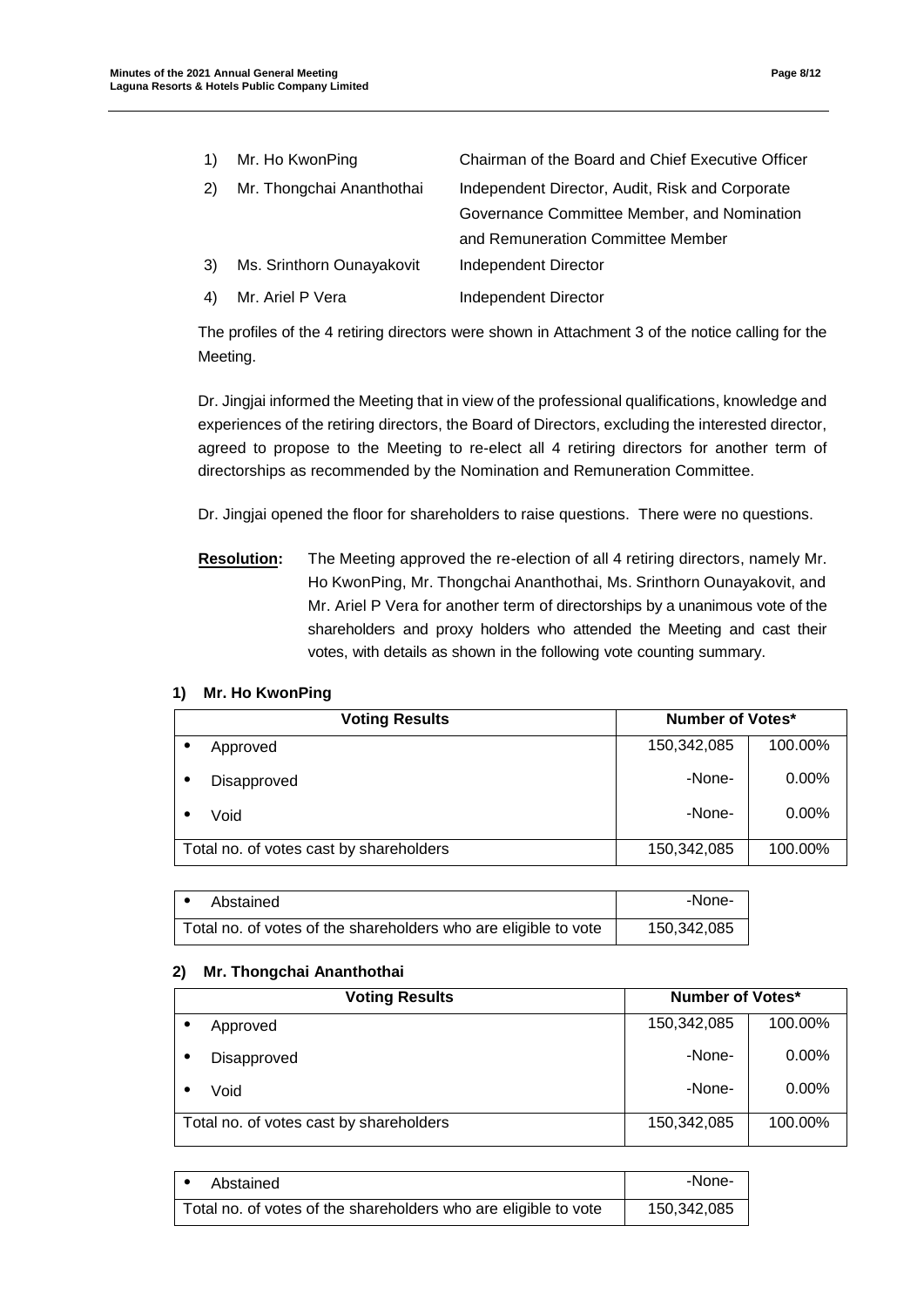#### **3) Ms. Srinthorn Ounayakovit**

| <b>Number of Votes*</b><br><b>Voting Results</b> |                                         |             |          |
|--------------------------------------------------|-----------------------------------------|-------------|----------|
|                                                  | Approved                                | 150,342,085 | 100.00%  |
|                                                  | Disapproved                             | -None-      | $0.00\%$ |
|                                                  | Void                                    | -None-      | $0.00\%$ |
|                                                  | Total no. of votes cast by shareholders | 150,342,085 | 100.00%  |

| Abstained                                                       | -None-      |
|-----------------------------------------------------------------|-------------|
| Total no. of votes of the shareholders who are eligible to vote | 150,342,085 |

#### **4) Mr. Ariel P Vera**

| <b>Voting Results</b>                   | <b>Number of Votes*</b> |          |
|-----------------------------------------|-------------------------|----------|
| Approved                                | 150,342,085             | 100.00%  |
| Disapproved                             | -None-                  | $0.00\%$ |
| Void                                    | -None-                  | $0.00\%$ |
| Total no. of votes cast by shareholders | 150,342,085             | 100.00%  |

| Abstained                                                       | -None-      |
|-----------------------------------------------------------------|-------------|
| Total no. of votes of the shareholders who are eligible to vote | 150,342,085 |

**Note**: \* The Company's Articles of Association states that a resolution of the shareholders' meeting in an ordinary matter requires a majority of the votes of the shareholders who are present and cast their votes.

# **4.2 The remuneration for the directors of the Board and directors who are members of the Audit, Risk and Corporate Governance Committee and the Nomination and Remuneration Committee**

Dr. Jingjai reported that the Nomination and Remuneration Committee has reviewed the directors' remuneration, taking into account the adverse impact of the Covid-19 pandemic on the Company's business and recommended reducing the 2021 fees by 15 percent from the preceding year for each category of directors of the Board, committee members of the Audit, Risk and Corporate Governance Committee and Nomination and Remuneration Committee. The proposed fees are rounded up to the nearest thousand Baht. Comparative details of remuneration proposed for each category are shown in the following remunerations table.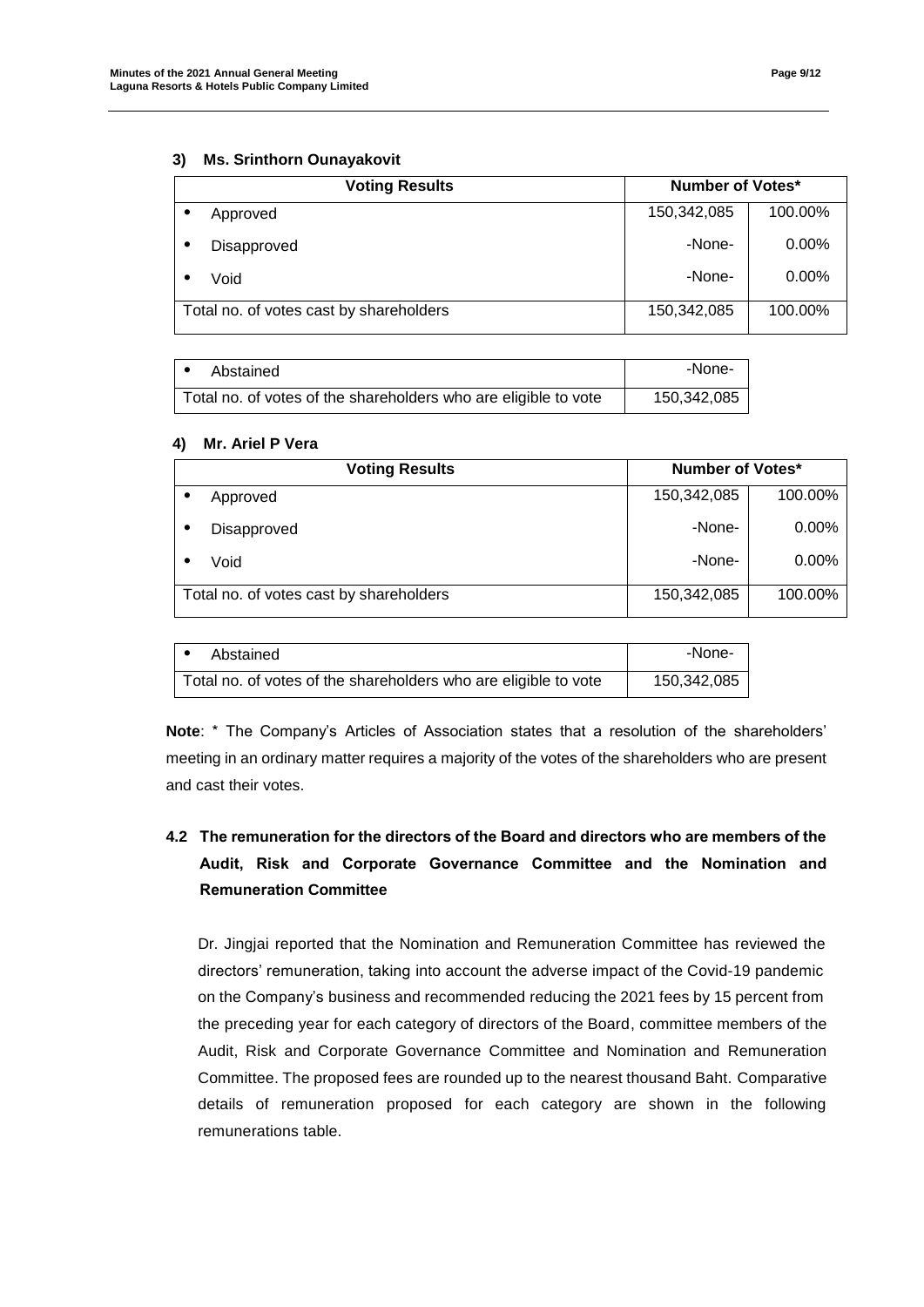| <b>Position</b>        | <b>Remuneration</b><br>/ Meeting / Person | (Baht)  | Spa & Gallery<br><b>Vouchers</b><br>/ Year / Person |      |
|------------------------|-------------------------------------------|---------|-----------------------------------------------------|------|
|                        | 2021                                      | 2020    | 2021                                                | 2020 |
| Chairman of the Board  | 223,000                                   | 262,000 |                                                     |      |
| Independent Director   | 149.000                                   | 175,000 | <b>USD2,000</b><br>(Approximately Baht<br>60,000)   |      |
| Non-Executive Director | 149,000                                   | 175,000 | USD2,000<br>(Approximately Baht<br>60,000)          |      |
| Director               | 98,000                                    | 115,000 |                                                     |      |

# **Audit, Risk and Corporate Governance Committee and Nomination and Remuneration Committee**

| <b>Position</b> | Remuneration<br>/ Meeting / Person (Baht)<br>2021<br>2020 |        |
|-----------------|-----------------------------------------------------------|--------|
|                 |                                                           |        |
| Chairman        | 74,000                                                    | 87,000 |
| Member          | 38,000                                                    | 45,000 |

The Board of Directors agreed to propose in the 2021 AGM to approve a 15 percent reduction in Directors' remuneration for each category of directors of the Board, committee members of the Audit, Risk and Corporate Governance Committee and Nomination and Remuneration Committee from the preceding year. If the proposed remuneration is approved, it will take effect from January 1, 2021 and for each subsequent year, unless or until resolved otherwise by a general meeting of the shareholders of the Company.

Dr. Jingjai opened the floor for shareholders to raise questions. There were no questions.

**Resolution:** The Meeting approved, by not less than two-thirds of the total number of the votes of the shareholders who attended the Meeting and are eligible to vote, the reduction of 15 percent in fee for each category of directors of the Board and for each category of committee members of the Audit, Risk and Corporate Governance Committee and Nomination and Remuneration Committee from the preceding year as details proposed by the Board with effect from January 1, 2021 and for each subsequent year, unless or until resolved otherwise by a general meeting of the shareholders of the Company, with details as shown in the following vote counting summary: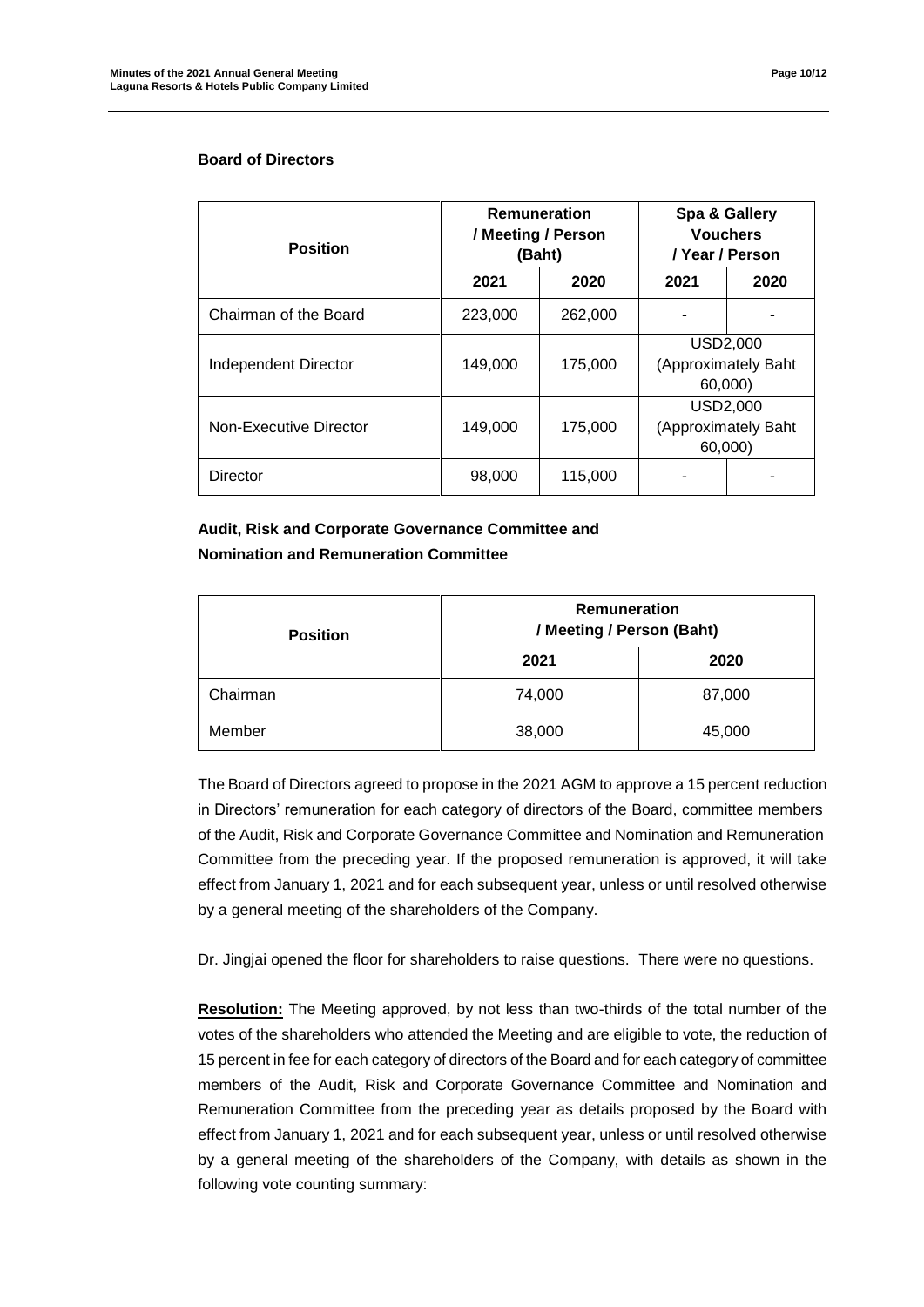| <b>Voting Results</b>                                           | <b>Number of Votes*</b> |          |
|-----------------------------------------------------------------|-------------------------|----------|
| Approved                                                        | 150,342,085             | 100.00%  |
| Disapproved                                                     | -None-                  | $0.00\%$ |
| Abstained                                                       | -None-                  | $0.00\%$ |
| Void                                                            | -None-                  | $0.00\%$ |
| Total no. of votes of the shareholders who are eligible to vote | 150,342,085             | 100.00%  |

**Note**: \* The Company's Articles of Association states that a resolution of the shareholders' meeting to determine any remuneration for the directors requires not less than two-thirds of the votes of the shareholders who attend the Meeting and are eligible to vote.

## **5. To approve the appointment of an auditor and determination of its remuneration for the year 2021**

Dr. Jingjai informed the Meeting that as recommended by the Audit, Risk and Corporate Governance Committee, the Board has agreed to propose to the Meeting to appoint Ms. Rungnapa Lertsuwankul, C.P.A. No. 3516 and/or Ms. Pimjai Manitkajohnkit, CPA No. 4521 and/or Ms. Sumana Punpongsanon CPA No. 5872 and/or Mr. Chayapol Suppasedtanon, CPA No. 3972 and/or Ms. Orawan Techawatanasirikul CPA No. 4807 and/or Ms. Kirdsiri Kanjanaprakasit CPA No. 6014 and/or Mrs. Gingkarn Atsawarangsalit, CPA No. 4496 of EY Office Limited to be the Company's auditor for the year 2021 with total remuneration not exceeding Baht 600,000. The profile of the 7 nominated auditors had been sent to all shareholders as shown in Attachment 6 of the notice calling for the Meeting. Comparative details of auditor's remuneration are set out in the following table.

(Unit : Baht)

|                      | 2021      | 2020      |
|----------------------|-----------|-----------|
| LRH.                 | 600,000   | 860,000   |
| LRH and subsidiaries | 6,600,000 | 9,240,000 |

Dr. Jingjai opened the floor for shareholders to raise questions. There were no questions.

**Resolution:** The Meeting approved the appointment of an auditor and determination of its remuneration for the year 2021 as per the details proposed by the Board by a unanimous vote of the shareholders and proxy holders who attended the Meeting and cast their votes, with details as shown in the following vote counting summary:

| <b>Voting Results</b>                   | <b>Number of Votes*</b> |          |
|-----------------------------------------|-------------------------|----------|
| Approved                                | 150,342,085             | 100.00%  |
| Disapproved                             | -None-                  | $0.00\%$ |
| Void                                    | -None-                  | $0.00\%$ |
| Total no. of votes cast by shareholders | 150,342,085             | 100.00%  |

| Abstained                                                       | -None-      |
|-----------------------------------------------------------------|-------------|
| Total no. of votes of the shareholders who are eligible to vote | 150,342,085 |